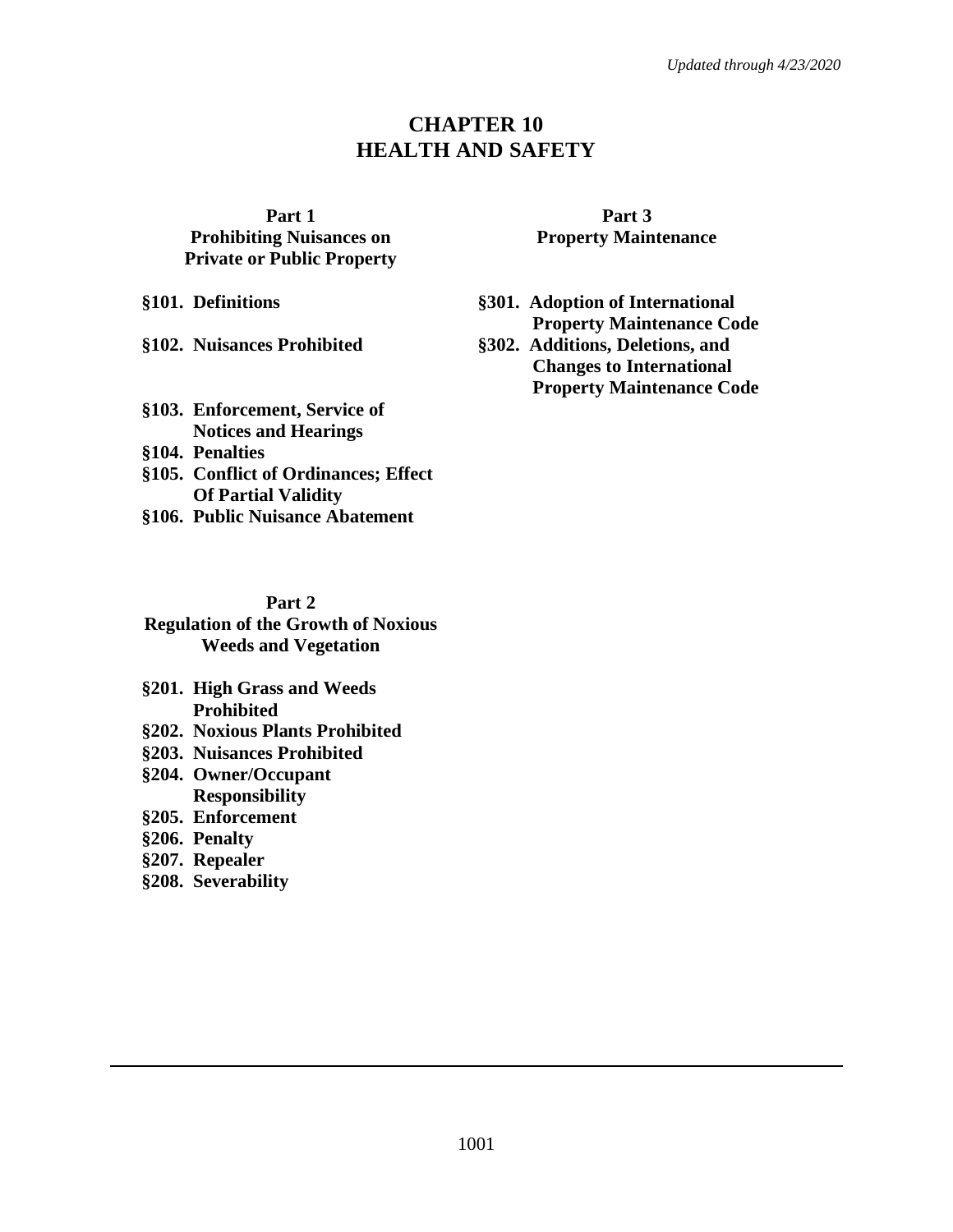## **Part 1 Prohibiting Nuisances on Private or Public Property**

### **§101. Definitions.**

For the purpose of the ordinance, the following words and phrases, together with their derivations, shall have the meaning ascribed to them in this section.

- A. "Abandoned Motor Vehicle" is a motor vehicle:
	- 1. That is left unattended on public property for more than 48 hours; or
	- 2. That is left unattended on or along a public highway without a valid registration plate or valid and current inspection; or
	- 3. That has remained on private property without the consent of the owner or person in control of the property for more than 48 hours.
- B. "Board of Supervisors" is the Board of Supervisors of the Township of Sewickley, Westmoreland County, Pennsylvania.
- C. "Dangerous Building" shall apply to all buildings or structures which have any or all of the following defects shall be deemed dangerous buildings:
	- 1. Those whose interior walls or other vertical structural members list, lean or buckle to such an extent that a plumb line passing through the center of gravity falls outside of the middle third of its base;
	- 2. Those which, exclusive of the foundation, show damage or deterioration to thirtythree percent (33%) of the supporting member or members, or damage or deterioration to outside walls or coverings;
	- 3. Those which have improperly distributed loads upon the floors or roofs or in which the same are overloaded, or which have insufficient strength to be reasonably safe for the purpose used:
	- 4. Those which have been damaged by fire, wind or other causes so as to be dangerous to life, safety, or the general health and welfare of the occupants or the public;
	- 5. Those which are so damaged, dilapidated, decayed, unsafe, unsanitary, vermin infested or which so utterly fail, to provide the amenities essential to decent living that they are unfit for human habitation, or are likely to cause sickness or disease, so as to work injury to the health, safety or general welfare of those living therein;
	- 6. Those which have parts thereof which are so attached that they may fall and injure property or members of the public;
	- 7. Those which lack illumination, ventilation or sanitation facilities or, because of another condition, are unsafe, unsanitary, or dangerous to the health, safety, or general welfare of the occupants or the public;
	- 8. Those which, because of their location, are unsanitary, or otherwise dangerous, to the health or safety of the occupants of the public;
	- 9. Those existing in violation of any provision of any other ordinances of the Township.
- D. "Garbage" is any decomposing animal and vegetable waste, including but not limited to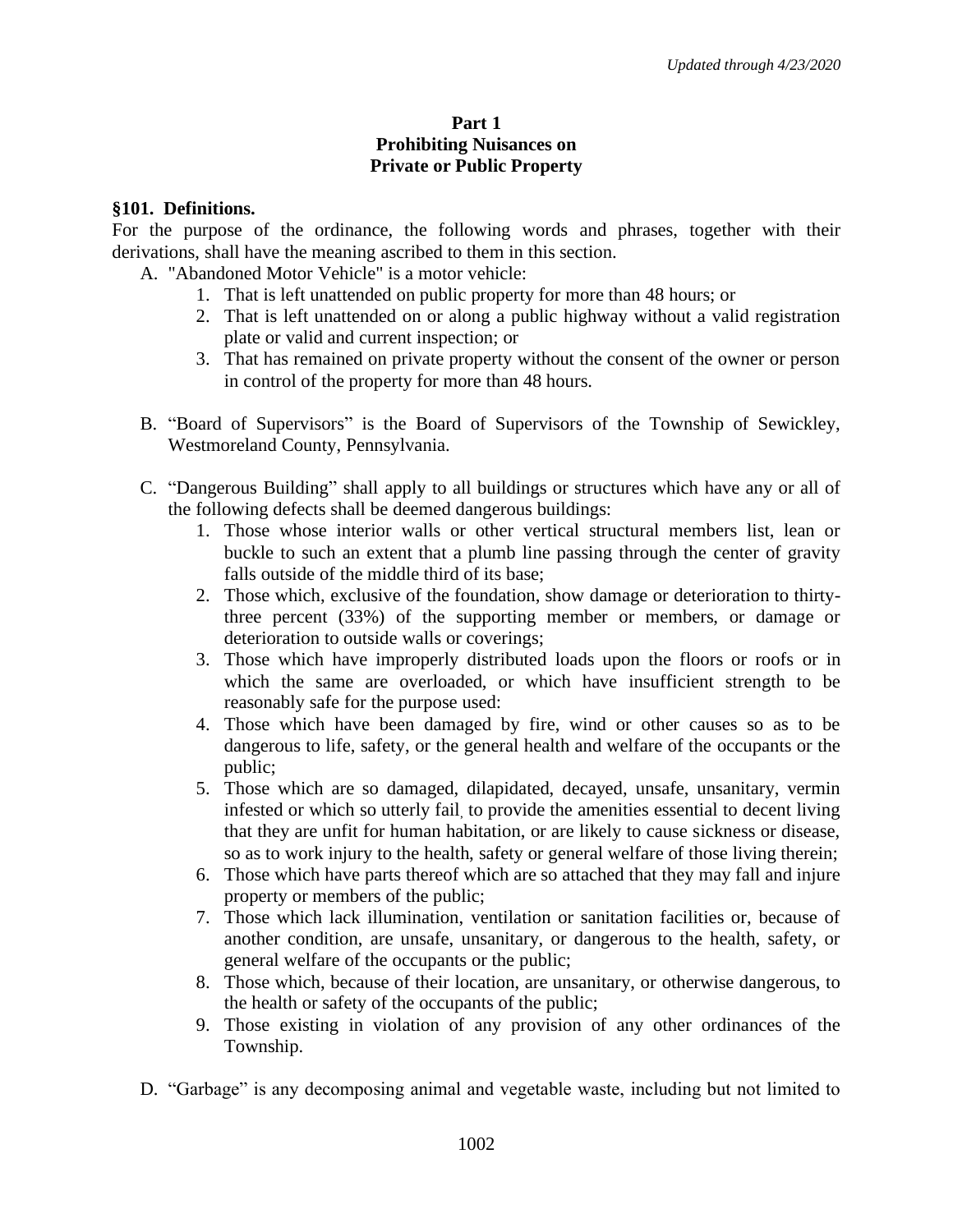offal, pomace, dead animals and decaying organic matter, as well as the animal and vegetable waste resulting from the handling, preparation, cooking and consumption of food.

- E. "Junk Motor Vehicle" is a motor vehicle:
	- 1. That is without a valid registration plate or valid and current inspection; and
	- 2. That is either:
		- i. unable to move under its own power; or
		- ii. has not been moved for a period of thirty (30) days.
- F. "Motor Vehicle" means any type of mechanical device, propelled by a motor, in which persons or property may be transported upon public streets or highways, and including trailers or semi-trailers pulled thereby.
- G. "Nuisance" is any activity, conduct, or condition which causes injury, damage, hurt, inconvenience, annoyance or discomfort to the public or such part of the public as necessarily comes in contact with such activity, conduct or condition, and which adversely affects the same's safety, health, morals or general welfare, including aesthetics.
- H. "Owner" is a person owning, leasing, occupying or having charge of any premises within the Township.
- I. "Person" is any natural person, firm, partnership, association, corporation, company or organization of any kind.
- J. "Premises" means any real property, building or structure.
- K. "Rubbish" is any nonputrescible waste, either solid, liquid or a combination thereof, including but not limited to scrap wood, glass, metal, plastic, paper, stone, concrete or clay items.
- L. "Township" is the Township of Sewickley, Westmoreland County, Pennsylvania.

### **§102. Nuisances Prohibited.**

It shall be unlawful for any person to create, maintain, or permit to exist, either directly or indirectly, a nuisance within the Township of Sewickley. Nuisances shall include, but are not limited to the following:

- A. The existence of abandoned motor vehicles;
- B. The presence, outside of a building or fully enclosed structure or outside of a lawfully licensed junk yard of one or more junk motor vehicles; except that, the owner of such premises or the owner, operator or custodian of such junk motor vehicle, who has the same for the bona fide purpose of repair of such a motor vehicle, may store or park said vehicle, outside of a building or fully enclosed structure, for a period not in excess of thirty (30) days from the time said vehicle is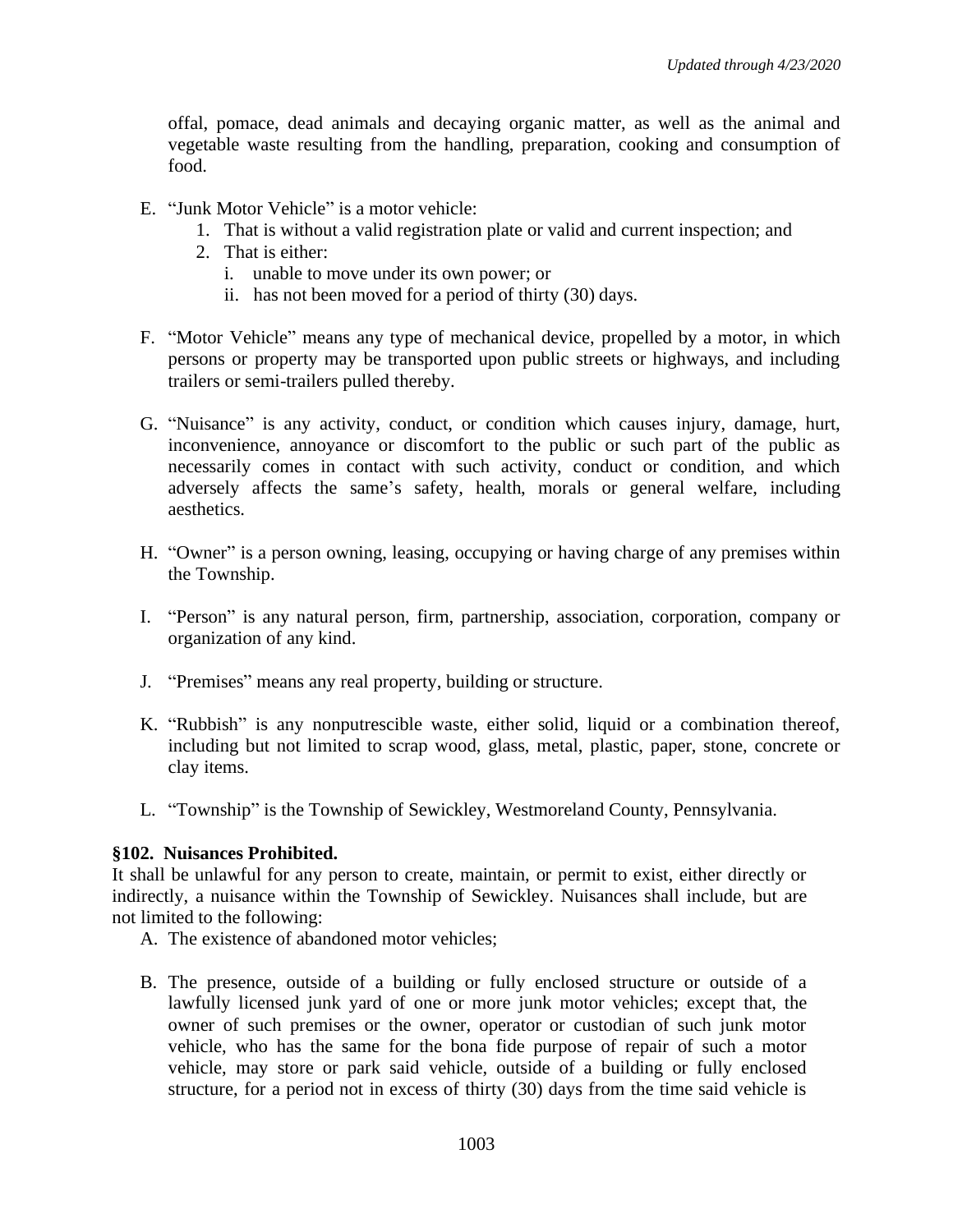first brought upon said property, provided a permit is first obtained from the Ordinance Officer of the Township; and further provided that such person may have not more than one permit for the repair of junk motor vehicles at any one time, nor can more than one permit be issued for a junk motor vehicle. The fee for such permit shall be set from time to time by Resolution of the Board of Supervisors.

- C. The presence of any garbage which shall or may afford food, harborage or breeding areas for vermin unless the same is kept in covered receptacles designated and manufactured for the storage of such items and further provided that the same shall remain on said premises for a period of no longer than ten (10) days.
- D. The presence of rubbish which, by its nature or due to its storage, may pose a present or potential hazard to any person;
- E. The storage or placement of equipment; rubbish, machinery, material, vehicles or any parts thereof in any manner which, by its nature or due to its storage, may pose a present or potential hazard to any person.
- F. The draining or allowing to drain, by natural or artificial means, any foul or offensive liquid of any kind, from any premises into, upon or along any other premises, public right of way or public lands, except where provision has been made for the lawful drainage of such liquid in such manner and at such place. The existence of such drainage prior to the passage of this ordinance shall not make such activity or condition lawful.
- G. Maintaining, causing to be maintained or permitting the existence of any dangerous building, dangerous structure, or dangerous physical condition on any premises.
- H. Pushing, shoveling or otherwise depositing snow, ice, mud, rocks, earth, manure, animal waste, cut vegetation or any combination thereof, upon the cartway or traveled portion of any highway, road, street or alley, maintained by the Township, County or Commonwealth.

### **§103. Enforcement, Service of Notices and Hearings.**

- A. Whenever the Board of Supervisors determines that there are reasonable grounds to believe that there has been a violation of any provision of this Ordinance, they shall give notice of such alleged violation to the person or persons responsible therefor, as hereinafter provided. Such notice shall:
	- 1. Be put in writing;
	- 2. Include a statement of the reasons why it is being issued;
	- 3. Allow a reasonable time for the performance of any act it requires;
	- 4. Be served upon the owner or his agent, or the occupant, as the case may require; provided that such notice shall be deemed to be properly served upon such owner or agent, or upon such occupant, if a copy thereof is served upon him personally; or if a copy thereof is posted in a conspicuous place in or about the premises affected by the notice; or if he is served with such notice by any other method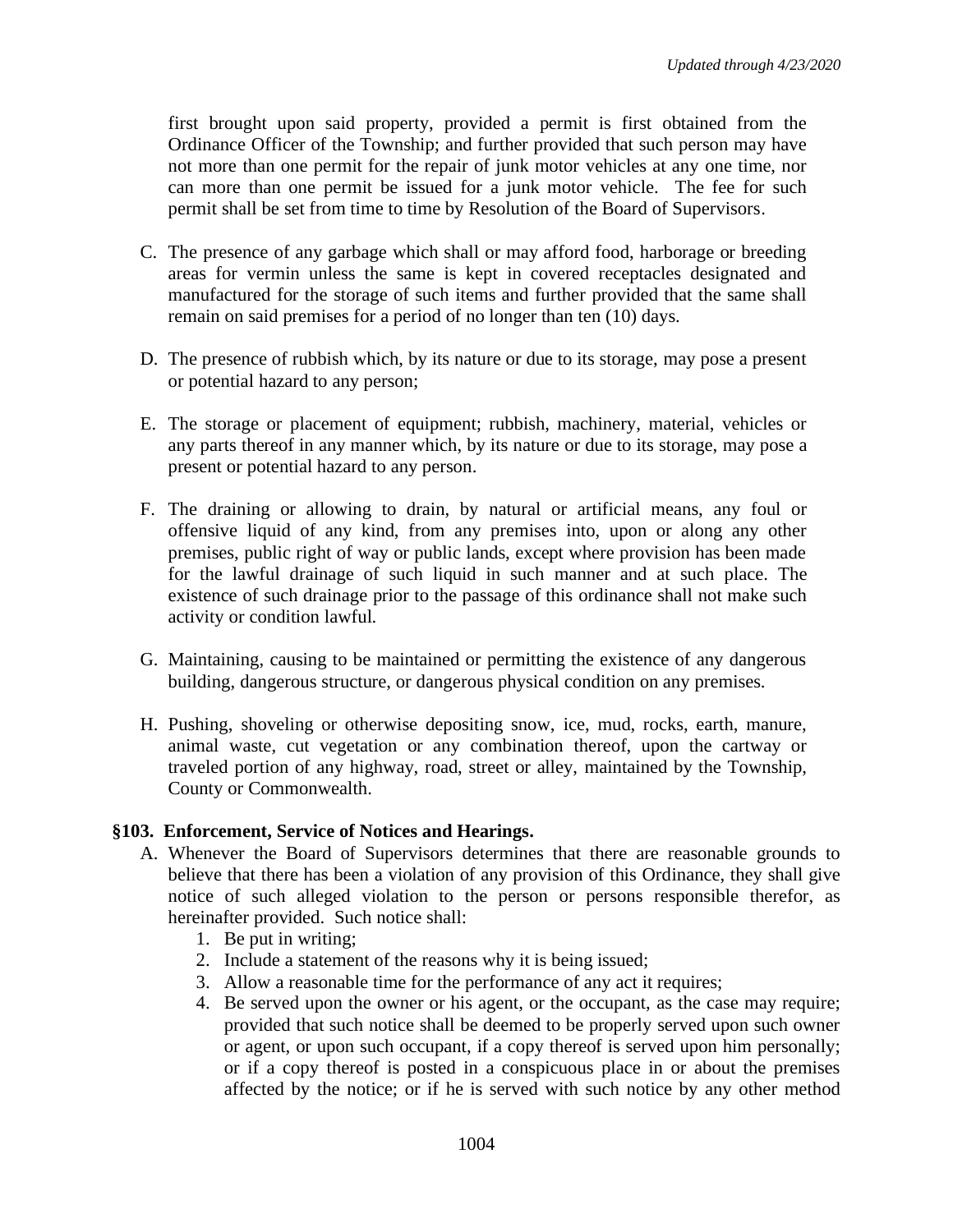authorized or required under the laws of this State.

- 5. Such notice may also contain an outline of remedial action which, if taken, will effect compliance with the provisions of this Ordinance.
- B. Any person affected by any notice which has been issued in connection with the enforcement of any provisions of this Ordinance, may request and shall be granted a hearing on the matter before the Board of Supervisors; provided that such person shall file with the Township Secretary a written petition requesting such healing and setting forth a brief statement of the grounds therefor within ten (10) days after the day the notice was served. Upon receipt of such petition, the Board of Supervisors shall set a time and place for such hearing and shall give the petitioner written notice thereof. At such hearing the petitioner shall be given an opportunity to be heard and to show why such notice shall be modified or withdrawn. The hearing shall be commenced not later than twenty (20) days after the day on which the petition was filed.
- C. After such hearing, the Board of Supervisors shall sustain, modify or withdraw the notice. If the Board of Supervisors sustains or modifies such notice, it shall be deemed to be an order. Any notice served pursuant to this Ordinance shall automatically become an order if a written petition for a hearing is not filed with the Secretary within ten (10) days after such notice is served.
- D. Whenever the Board of Supervisors finds that an emergency exists which requires immediate action to protect the public health, safety, morals or general welfare, they may, without notice or hearing, issue an order reciting the existence of such an emergency and requiring that such action be taken as they deem necessary to meet the emergency. Notwithstanding the other provisions of this Ordinance, such order shall be effective immediately. Any person to whom such order is directed shall comply therewith immediately, but upon petition to the Board of Supervisors, such person shall be afforded a hearing as soon as possible. After such hearing, depending upon the findings as to whether the provisions of this Ordinance have been complied with, the Board of Supervisors shall continue such order in effect, or modify it, or revoke it.

# **§104. Penalties.**

The Township of Sewickley may impose the following penalties:

- A. Any person who shall violate any provision of this Part 1 shall, upon being found liable in a civil proceeding, pay a fine of not more than \$600.00 for each violation, plus court costs and such other costs and expenses, including reasonable attorney fees, as permitted by law. Each day that a violation of this Part 1 continues shall constitute a separate offense.
- B. Any person who shall violate any provision of this Part 1 shall, upon being convicted in a summary offense proceeding, pay a fine of not more than \$1,000.00 for each violation, plus court costs and such other costs and expenses, including reasonable attorney fees, as permitted by law, or upon default in payment of such fine and costs, undergo imprisonment to the extent allowed by the law for punishment of summary offenses. Each day that a violation of this Part 1 continues shall constitute a separate offense.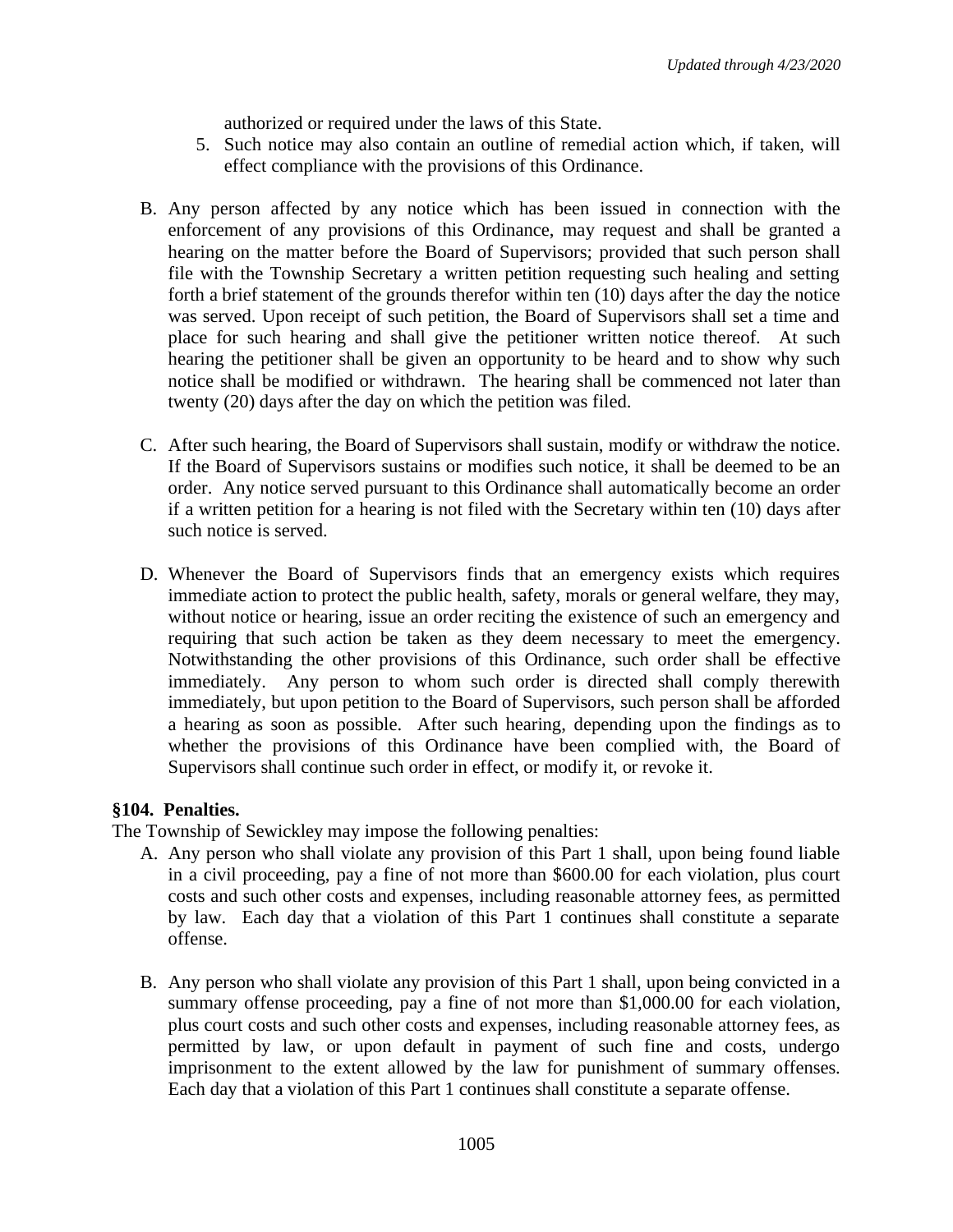C. In addition to the other powers set forth herein for a violation, the Township of Sewickley may institute proceedings in courts of equity to compel the cessation of violation and, further, to collect all costs, charges and expenses, including reasonable attorney fees, incurred in the enforcement process.

## **§105. Conflict of Ordinances; Effect of Partial Validity.**

- A. In any case where a provision of this Ordinance is found to be in conflict with a provision of any ordinance existing on the effective date of this Ordinance, the provision which establishes the higher standard for the promotion and protection of the health, safety, morals and general welfare of the people shall prevail. In any case where a provision of this Ordinance is found to be in conflict with a provision of any other ordinance existing on the effective date of this Ordinance which establishes a lower standard for the promotion and protection of the health, safety, morals and general welfare of the people, the provisions of this Ordinance shall be deemed to prevail, and such other ordinances are hereby declared to be repealed to the extent that they may be found in conflict with this Ordinance.
- B. If any section, subsection, paragraph, sentence, clause or phrase of this Part 3 shall be declared invalid for any reason whatsoever, such decision shall not affect the remaining portions of this Ordinance, which shall remain in full force and effect; and to this end the provisions of this ordinance are hereby declared to be severable.

#### **§106. Public Nuisance Abatement.**

In addition to the penalties set forth in this Part 1, any building or structure, constructed, created or maintained in violation of this Part 1 is hereby declared to be a public nuisance. The Township is authorized to require the removal of any such nuisance by the owner or occupier of the land upon which such nuisance exists. If the owner or occupier fails, neglects or refuses to remove any such nuisance after being ordered to do so by the Township, the Township may cause the same to be done, and collect the cost thereof, together with twenty (20%) percent of such cost in order to defray the Township's administrative costs, along with the costs and fees of enforcement and reasonable attorney fees, in the manner provided by law for the collection of municipal claims, or by a civil action, or the Township may seek relief in equity.

#### **Part 2**

### **Regulation of the Growth of Noxious Weeds and Vegetation**

### **§201. High Grass and Weeds Prohibited.**

No person, firm or corporation owning or occupying any property within the Township of Sewickley, located in a "Residential-Medium Density" (R-1), a "Rural-Village-High Density" (V-1). Or "Mixed Use-High Density" (V-2) Zoning District shall permit any grass or weeds or any vegetation whatsoever, not edible or not planted for some useful or ornamental purpose, to grow or remain upon such premises so as to exceed a height of twelve (12) inches.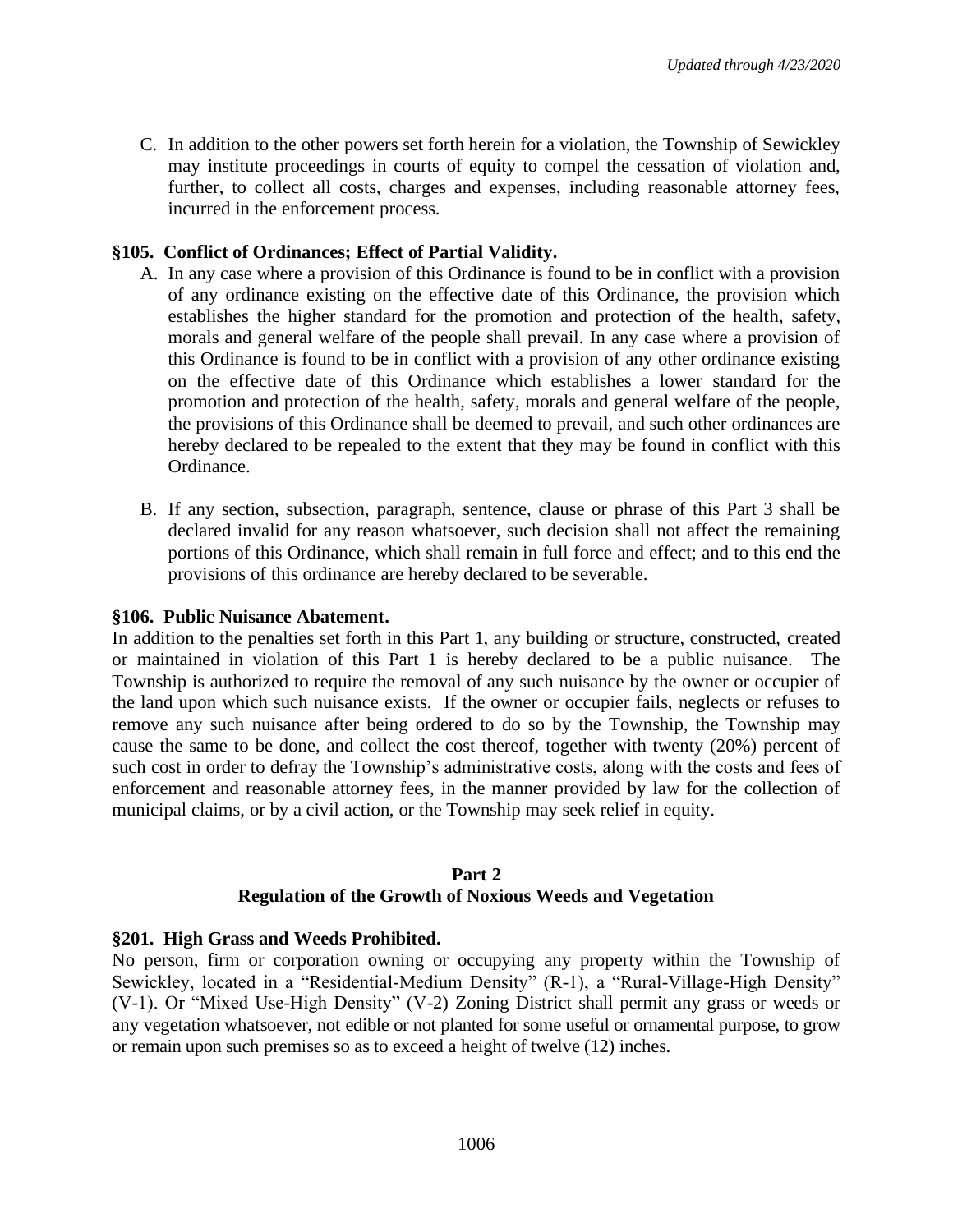## **§202. Noxious Plants Prohibited.**

No person, firm or corporation owning or occupying any property within the Township of Sewickley shall permit any noxious weeds, as herein defined and/or as defined or prohibited by the Noxious Weed Control Law or by regulations of the Department of Agriculture, to grow within the Township of Sewickley. Noxious weeds are defined as a plant that is determined to be injurious to public health, crops, livestock, agricultural land or other property. The following are considered noxious weeds:

- A. Cannabis sativa, commonly known as marijuana.
- B. The Lythrum salicaria Complex: Any nonnative Lythrum including Lythrum salicaria and Lythrum virgatum, their cultivars and any combination thereof.
- C. Cirsium arvense, commonly known as Canadian thistle.
- D. Rosa multiflora, commonly known as miltiflora rose.
- E. Sorghum halepense, commonly known as Johnson grass.
- F. Carduus nutans, commonly known as musk thistle.
- G. Cirsium vulgare, commonly known as bull thistle.
- H. Datura stramonium, commonly known as jimson weed.
- I. Polygonum peifoliatum, commonly known as mile-a-minute.
- J. Puerria lobata, commonly known as kudzuvine.
- K. Sorghum bicolor cv. drummondii, commonly known as shattercane.
- L. Heracleum mantegazzianum, commonly known as Giant Hogweed.
- M. Galega officinalis, commonly known as Goatsrue.
- N. Cichorium intybus, commonly known as Chicory, succory or blue daisy,

### **§203. Nuisances Prohibited.**

- A. Any grass, weeds or other vegetation growing upon any premises in the Township of Sewickley, with a "Residential-Medium Density" (R-1), a "Rural-Village-High Density" (V-1) or "Mixed Use-High Density" (V-2) Zoning District, in violation of any of the provisions hereof, is hereby declared to be a nuisance and detrimental to the health, safety, cleanliness and comfort of the inhabitants of the Township of Sewickley.
- B. Any noxious weeds, as defined herein, growing upon any premises in the Township of Sewickley, with a "Residential-Medium Density" (R-1), a "Rural-Village-High Density" (V-1) or "Mixed Use-High Density" (V-2) Zoning District, in violation of any of the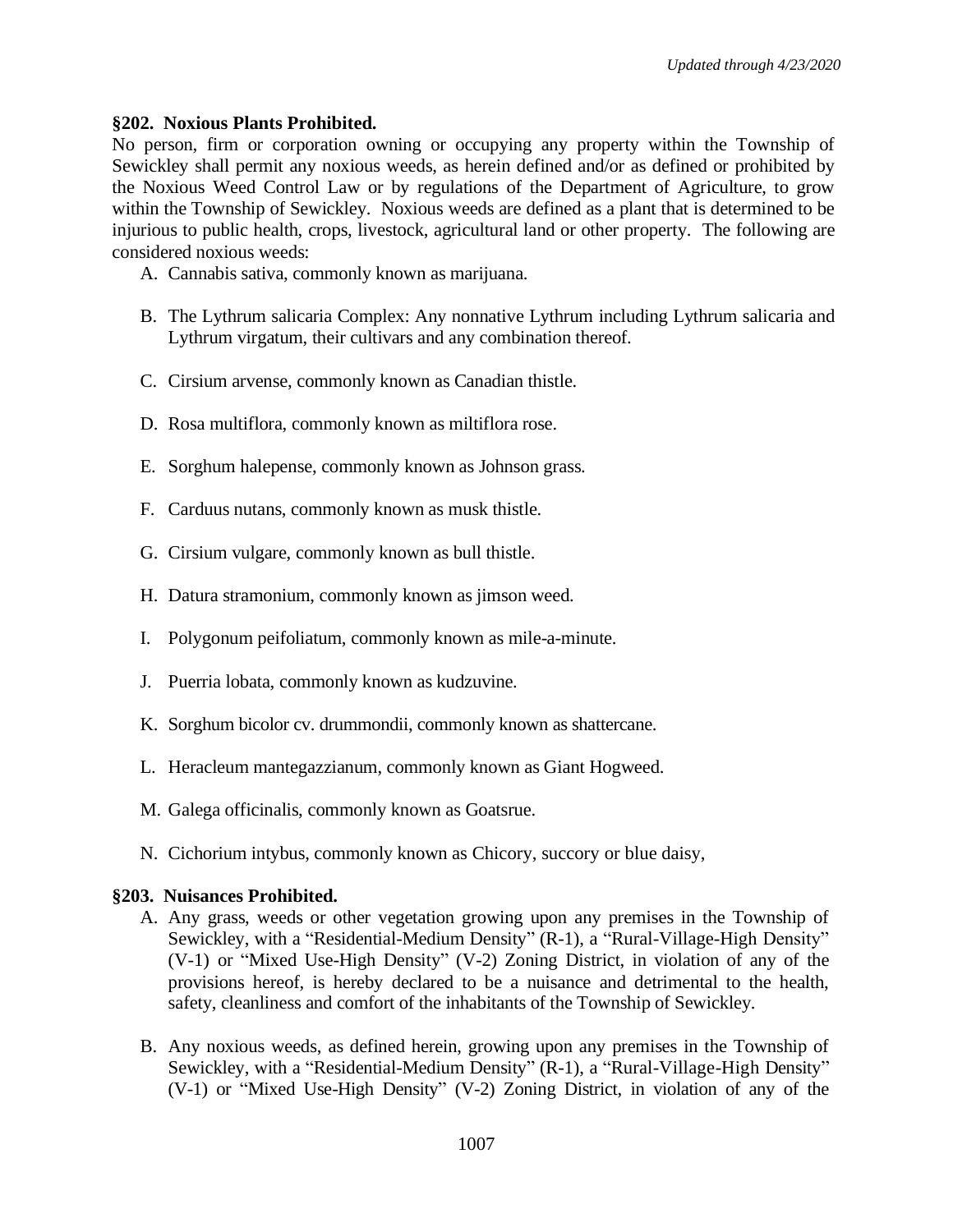provisions hereof, is hereby declared to be a nuisance and detrimental to the health, safety, cleanliness and comfort of the inhabitants of the Township of Sewickley

#### **§204. Owner/Occupant Responsibility.**

The owner of any property or premises, or the occupant of a property or premises occupied by other than the owner, shall remove, trim or cut all grass, weeds, noxious weeds or other vegetation growing or remaining upon such property or premises which are in violation of the provisions of this Ordinance.

#### **§205. Enforcement.**

The Township of Sewickley, or any officer or employee of the Township designated thereby for this purpose, is hereby authorized to give notice, by personal service or by United States mail, to the owner or occupant, as the case may be, of any premises whereon grass, weeds, noxious weeds or other vegetation is growing or remaining in violation of the provisions hereof, directing and requiring such occupant to remove, trim or cut such grass, weeds, noxious weeds or vegetation so as to conform to the requirements of this Ordinance within fourteen (14) days after issuance of such notice.

Whenever, in the judgment of the Ordinance Officer it shall appear to be impracticable to give notice as above provided, either because the owner or occupant cannot readily be found or because a search for the owner or occupant would entail unreasonable delay, the Board of Supervisors or any officer or employee of the Township designated thereby for that purpose, may give notice by posting conspicuously on the property where such nuisance exists, a notice or order directing and requiring that such nuisance be abated within fourteen (14) days.

If any person issued a notice to conform to the requirements of this ordinance believes the notice is mistaken, such person shall notify the Ordinance Officer as soon as practicable, but no later than the date indicated within the notice for the nuisance to be abated.

In case any person shall neglect, fail or refuse to comply with such notice within the period of time stated therein, the Board of Supervisors may order the removal, trimming or cutting of such grass, weeds, noxious weeds or vegetation, and the cost thereof, together with twenty (20%) percent of the cost in order to defray the Township's administrative costs, along with the costs and fees of enforcement and reasonable attorney fees, shall be collected by the Township from such person in the manner provided by law.

### **§206. Penalty.**

Any person who violates any provision of this ordinance shall, upon being found liable in a civil proceeding, pay a fine of not more than \$600.00 for each violation. Each day that a violation of this ordinance continues shall constitute a separate offense.

### **§207. Repealer.**

All ordinances or parts of ordinances which are inconsistent herewith are hereby repealed.

#### **§208. Severability.**

If any sentence, clause, section, or part of this ordinance is for any reason found to be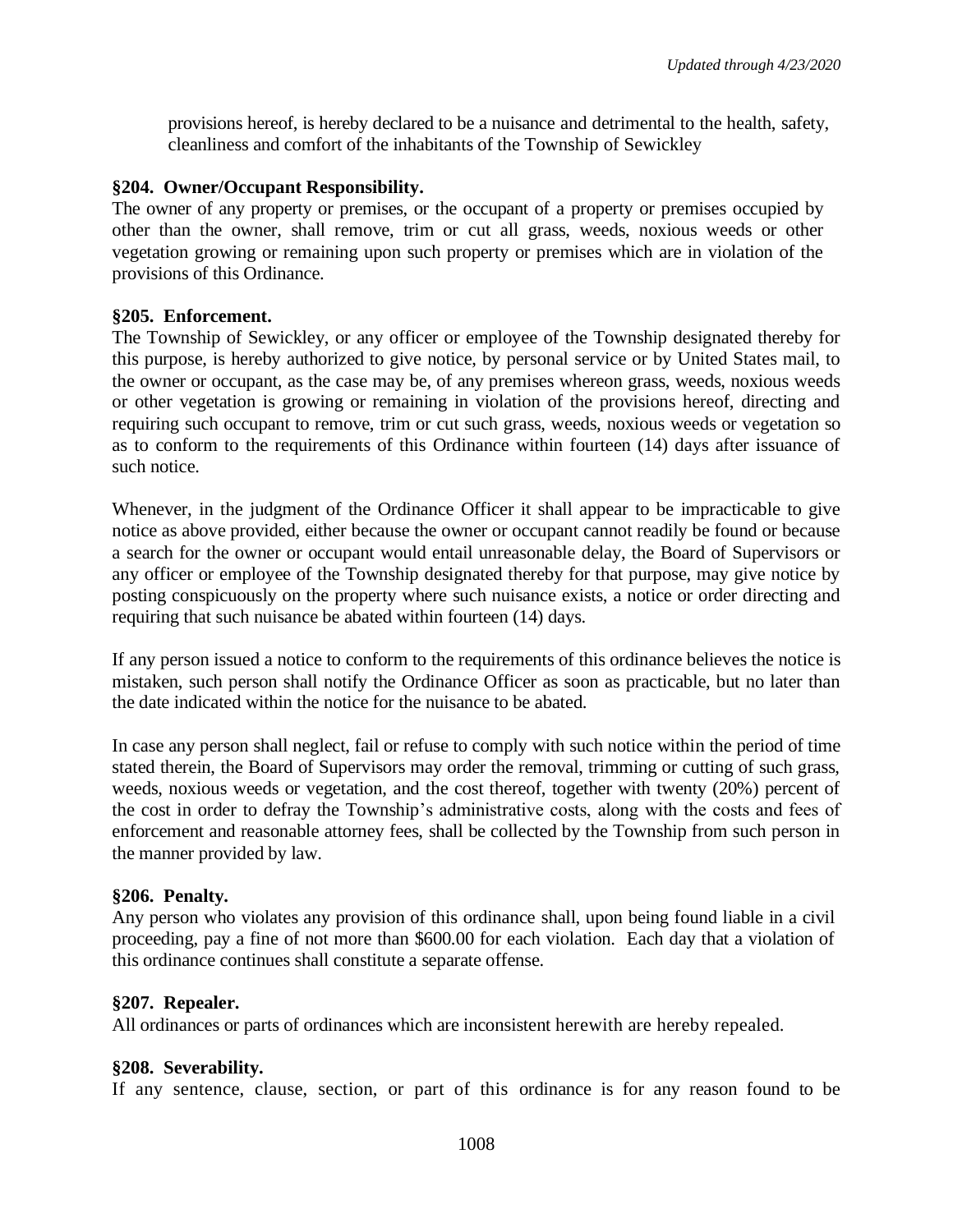unconstitutional, illegal or invalid, such unconstitutionality, illegality or invalidity shall not affect or impair any of the remaining provisions, sentences, clauses, sections or parts of this ordinance. It is hereby declared as the intent of the Board of Supervisors of Township of Sewickley that this ordinance would have been adopted had such unconstitutional, illegal or invalid sentence, clause, section or part thereof not been included herein.

## **Part 3 Property Maintenance**

## **§ 301. Adoption of International Property Maintenance Code**

A certain document, three (3) copies of which are on file in the office of the Secretary of the Township of Sewickley, being marked and designated as the *International Property Maintenance Code*, 2015 edition, as published by the International Code Council, be and is hereby adopted as the Property Maintenance Code of the Township of Sewickley, in the Commonwealth of Pennsylvania for regulating and governing the conditions and maintenance of all property, buildings and structures; by providing the standards for supplied utilities and facilities and other physical things and conditions essential to ensure that the structures are safe, sanitary and fit for occupation and use; and the condemnation of buildings a structures unfit for human occupancy and use, and the demolitions of such existing structures as herein provided; providing for the issuance of permits and collection of fees therefor; and each and all of the regulations, provisions, penalties, conditions and terms of said Property Maintenance Code on file in the office of the Township of Sewickley here hereby referred to, adopted, and made a Part hereof, as if fully set out in this legislation, with the additions, insertions, deletions and changes, if any, prescribed in Section 2 of this ordinance.

# **§ 302. Additions, Deletions and Changes to International Property Maintenance Code**

The following sections are hereby revised:

Section 101.1. Insert: Township of Sewickley

Section 103.5. Stricken and replaced as follows: The fees for the activities and services performed by the Township of Sewickley in carrying out its responsibilities under this Code shall be indicated in a resolution, as may be amended in whole or Part from time to time, adopted by the Township Board of Supervisors.

Section 106.3. Stricken and replaced as follows:

**Violations and penalties.** Any person who fails to comply with any or all of the requirements or provisions of this Part or who fails or refuses to comply with any notice, order or direction of the Code Office or any other authorized employee of the Township shall be guilty of an offense and, upon conviction, shall pay a fine to the Township of Sewickley of not more than \$1,000, plus costs of prosecution. In default of such payment, such person shall be imprisoned in county prison for a period not to exceed 30 days. Each day during which any violation of this Part continues shall constitute a separate offense. In addition to the above penalties, all other actions are hereby reserved, including an action in equity for the proper enforcement of this Part. The